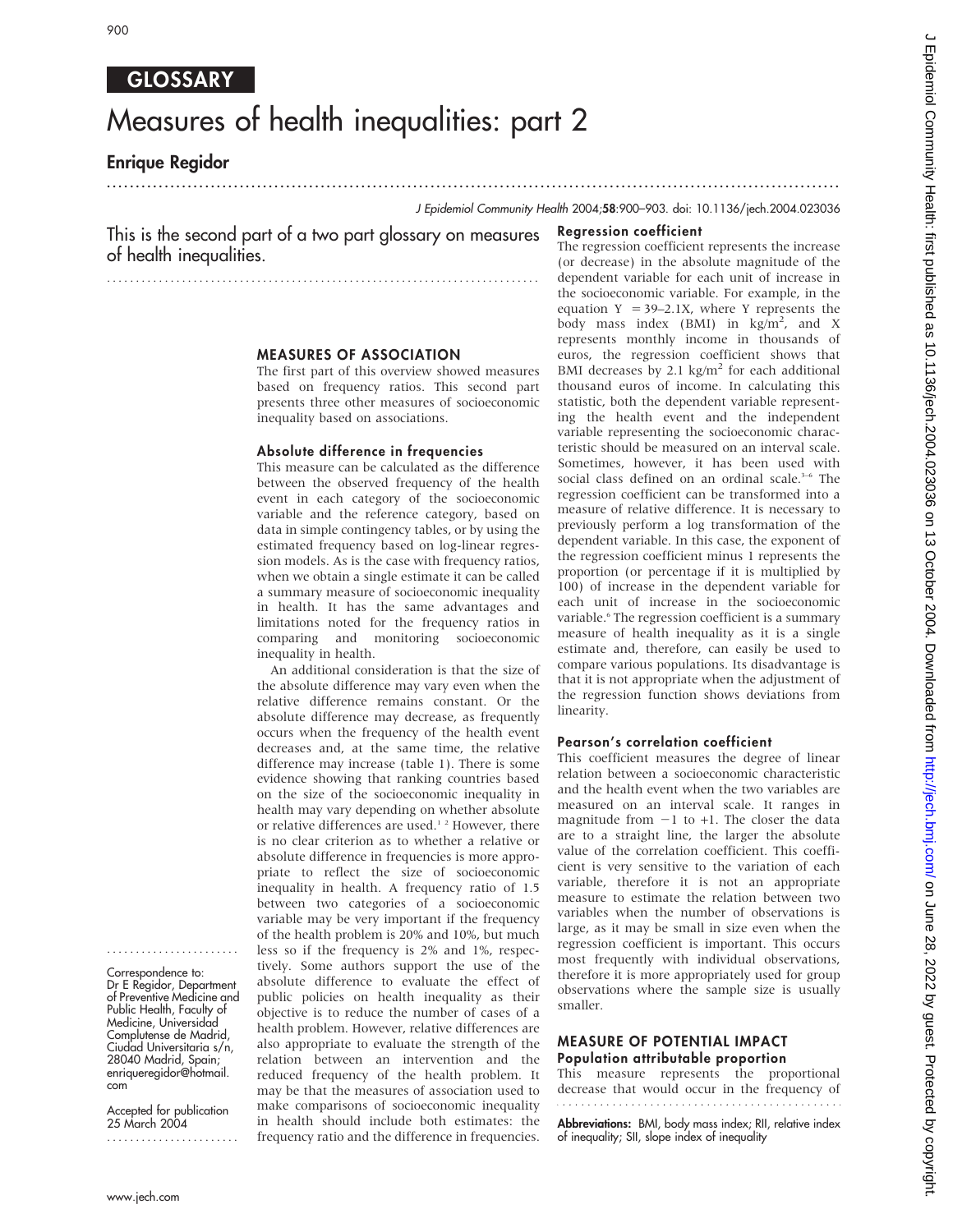the health problem in a population in the hypothetical case that the frequency of the health problem in all individuals was the same as for individuals in the highest socioeconomic category. The frequency of the health problem in individuals in the highest socioeconomic category is assumed to be lower than in the rest of the subjects in the population. It is calculated as the difference between the frequency of the health problem in the population and the frequency of the health problem in individuals in the highest socioeconomic category, expressed as a proportion or percentage of the frequency of the health problem in the population (table 1). There is another way to estimate this measure, which involves the frequency ratio of each socioeconomic category and the percentage of the total population represented by each category.<sup>7</sup> <sup>8</sup> The result obtained, in any case, is the same.

The socioeconomic variable can be dichotomic, polytomic, or measured on an interval scale. In the third case it is necessary to establish the value of the socioeconomic variable that will serve as the reference category and to use regression models to estimate the frequency of the health problem in subjects with this value. Although this measure has traditionally been used with the dependent variable measured as a binary variable, it could equally well be used with the dependent variable measured on an interval scale. For example, we could determine the proportional decrease in mean BMI in the population, in the hypothetical situation that all individuals had the same BMI as those in the highest socioeconomic category.

The population attributable proportion is a function of two types of information: (a) the association between the socioeconomic variable and the frequency of the health problem, and (b) the distribution of subjects across each category of the socioeconomic variable. The larger the association between the socioeconomic variable and the health problem and/or the larger the variation in the distribution of the socioeconomic variable, the larger the magnitude of the population attributable proportion. It is the measure of choice when the objective is to reduce the impact of socioeconomic circumstances on the burden of the health problem in the population. Thus, given that we often do not know the mechanism mediating the relation between socioeconomic circumstances and health, modifying the distribution of the population in the different socioeconomic categories could become the objective of the policy intervention. For example, if the frequency ratio is 2, the population attributable proportion is 0.47 if the individuals in the socioeconomic category with the lowest frequency of the health problem represent 10% of the population, but drops to 0.39 if these individuals represent 35% of the population.

This is a summary measure of health inequality because it gives a single estimate. It has the advantage that its calculation implicitly takes into account the whole range of values of the socioeconomic variable and the population distribution across the different socioeconomic categories. The main disadvantage in comparative studies is that it requires that the reference category be similar in all the populations being compared and that its size should represent the same percentage of individuals. This is not always easy to achieve because the definition of the variable can vary across populations and, even when comparing the same population over time, the percentage of the population represented by the reference socioeconomic category usually increases.

#### INDICES BASED ON RANKING OF THE SOCIOECONOMIC VARIABLE Concentration index

This measure of socioeconomic inequality was proposed by Wagstaff et al.<sup>9</sup> The value of the health variable assigned to each individual is a function of the socioeconomic category to which the individual belongs. This index is based on what these authors call the ''concentration curve,'' where the x axis represents the cumulative proportion of individuals by socioeconomic level, beginning with those who have the lowest socioeconomic level and ending with those whose level is highest, while the y axis represents the cumulative total proportion of health in these individuals. The value of the concentration index ranges from  $-1$  to  $+1$ . Although the concentration curve sounds like the Lorenz curve, statistically speaking, this index is not a measure of inequality in the strict sense, because individuals are ranked, not by the magnitude of the health variable, but by socioeconomic level.

If the concentration curve coincides with the diagonal, all individuals have the same level of health. If the curve is under the diagonal, this means that health is concentrated in persons of higher socioeconomic level, and if the curve is

#### Table 1 Fictitious example of trend in mortality inequalites by educational level between 1990 and 2000

| (1) Basic data                                                      |       |                  |      |                       |      |              |         |                                      |  |
|---------------------------------------------------------------------|-------|------------------|------|-----------------------|------|--------------|---------|--------------------------------------|--|
| <b>Educational level</b>                                            |       | Number of people |      | Population share rank |      | Hierarchical |         | Mortality rate<br>(per100000 people) |  |
|                                                                     | 1990  | 2000             | 1990 | 2000                  | 1990 | 2000         | 1990    | 2000                                 |  |
| Third level                                                         | 5000  | 7500             | 0.10 | 0.15                  | 0.05 | 0.08         | 80      | 40                                   |  |
| Seconday, upper level                                               | 10000 | 12500            | 0.20 | 0.25                  | 0.20 | 0.28         | 110     | 58                                   |  |
| Secondary, lower level                                              | 12500 | 12500            | 0.25 | 0.25                  | 0.43 | 0.53         | 128     | 80                                   |  |
| First level                                                         | 22500 | 17500            | 0.45 | 0.35                  | 0.78 | 0.83         | 160     | 91                                   |  |
| Total                                                               | 50000 | 50000            |      |                       |      |              | 134     | 72                                   |  |
| (2) Summary measures of mortality inequalities by educational level |       |                  |      |                       |      |              |         |                                      |  |
|                                                                     |       |                  |      |                       |      |              | 1990    | 2000                                 |  |
| Rate ratio*                                                         |       |                  |      |                       |      |              | 1.48    | 1.73                                 |  |
| Difference ratio (per 100000 people)*                               |       |                  |      |                       |      |              | 48.6    | 36.7                                 |  |
| Population attributable proprortion (%)+                            |       |                  |      |                       |      |              | 40.3    | 44.4                                 |  |
| Concentration index                                                 |       |                  |      |                       |      |              | $-0.10$ | $-0.14$                              |  |
| Slope index of inequality (per 100000 people)‡                      |       |                  |      |                       |      |              | 104.4   | 70.4                                 |  |
| Relative index of inequality's                                      |       |                  |      |                       |      |              | 2.40    | 3.03                                 |  |
| Relative index of inequality (%)                                    |       |                  |      |                       |      |              | 140     | 203                                  |  |

\*First level and secondary, lower level compared with secondary, upper level, and third level. Third level as reference category. ‡Precited rate difference between those at the bottom and the top of the educational hierarchy. §Predicted rate ratio for bottom compared with top of educational hierarchy. ¶Percentage of predicted rate for bottom with relation to predicted rate for top of educational hierarchy.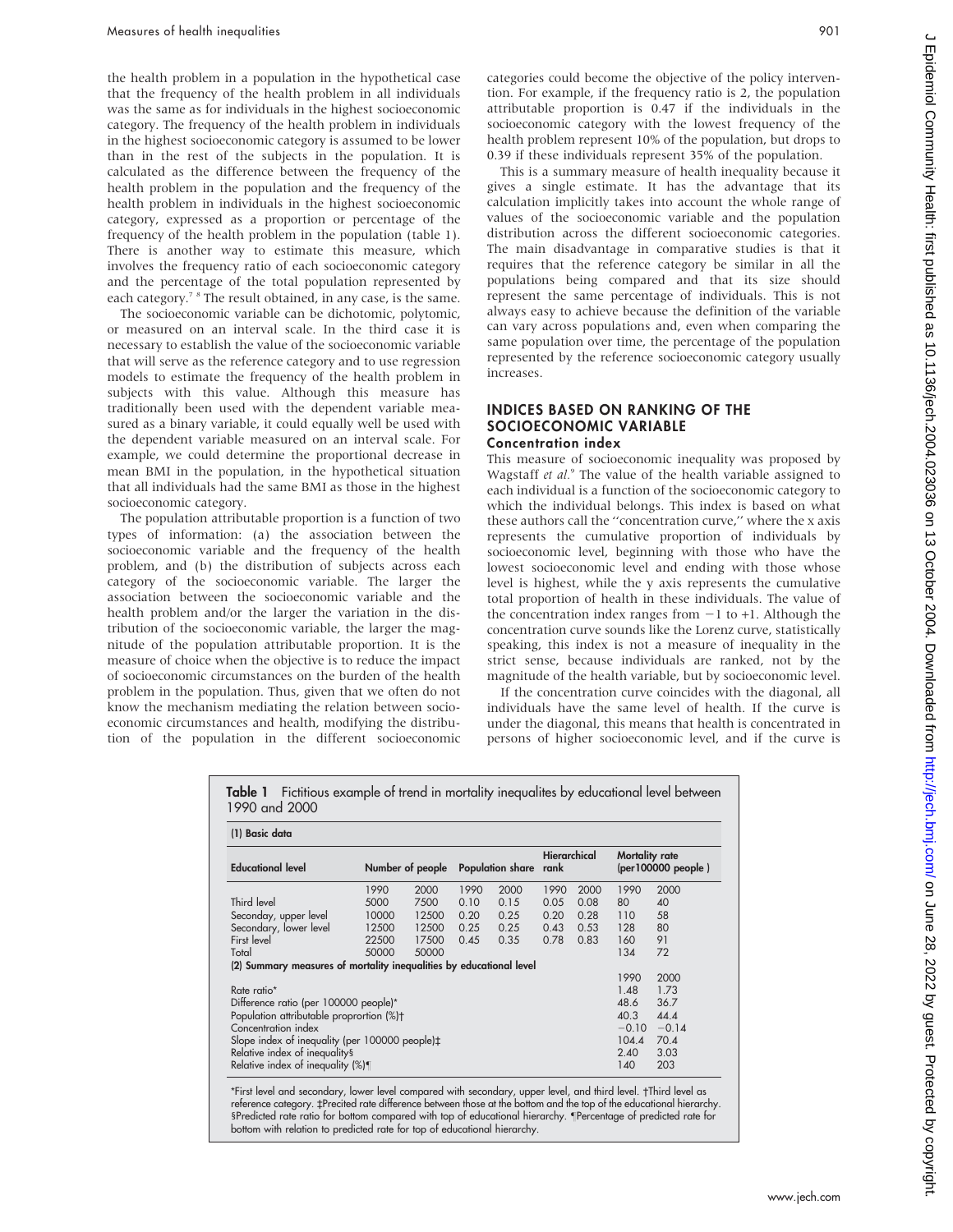above the diagonal, it means that health is concentrated in those with a lower socioeconomic level. The farther the curve is from the diagonal, the greater the degree of health inequality: the first case is known as health inequality in favour of individuals with higher socioeconomic level and the measure has a positive value, while the second case is known as health inequality in favour of individuals of lower socioeconomic level and the value of the measure is negative.10 If all health is concentrated in the person with the highest socioeconomic level, the index will have a value of +1, and if all health is concentrated in the individual with the lowest socioeconomic level, the index will have a value of  $-1$ .

This index incorporates the socioeconomic dimension in the estimation of health inequality. All individuals in the population are included in its calculation, and it is sensitive to changes in the distribution of the population across the different socioeconomic categories. Because individuals are ordered by socioeconomic level, it does not have the disadvantage of the Gini index, as the size and sign of the concentration index depend on the gradient observed between socioeconomic level and health. This makes it possible to compare socioeconomic inequality in health over time and among different places. If the observations are ordered in the same way whether they are ranked by the magnitude of the health variable or by socioeconomic level, the concentration index and the Gini index will have the same value. Its disadvantage is that it can be applied only in those cases in which the socioeconomic categories can be ordered in accordance with a strict hierarchical ranking.

## The slope and relative indices of inequality

The slope index of inequality (SII) represents the linear regression coefficient that shows the relation between the level of health or the frequency of a health problem in each socioeconomic category and the hierarchical ranking of each socioeconomic category on the social scale.<sup>11</sup> For this purpose, a variable is created from a series of values assigned to the different socioeconomic categories with reference to a range. For example, if the socioeconomic variable is educational level, and the category with the highest educational level includes 10% of the population, the range of the individuals in this category would be from 0 to 0.10, giving a mean of 0.05, which would be the value assigned to this category; if the next highest educational level category includes 20% of the population, its range is from 10% to 30%, thus it would be assigned a value of 0.20, and so on.

With this index, the hierarchical ranking in any population studied will have the same amplitude: the highest level has a value of 0, and the lowest level has a value of 1. The SII can be interpreted as the absolute change in health level or in the frequency of a health problem when one goes from the highest level in the social hierarchy (range = 0) to the lowest level (range = 1). The SII reflects the experience of all individuals in the population and is sensitive to changes in the distribution of the population among the different socioeconomic categories. Its disadvantage is that it can only be applied to socioeconomic variables which can be ordered hierarchically. In addition, the regression estimate has not to show significant deviations from linearity; otherwise, the magnitude of the index would be biased.

Because this is an absolute measure, it is sensitive to changes in the mean level of population health or changes in the frequency of the health problem being studied. If the mean level of health increases in the same proportion in all the socioeconomic categories, the SII will increase, whereas the relative differences remain constant. This limits, for example, comparisons of trends in socioeconomic inequality in a health problem across different populations if the frequency of the problem has been reduced more in some populations than in others. One alternative that has been proposed is the relative index of inequality (RII), which can be estimated in two ways: one way is to divide the SII by the mean level of population health or by the frequency of the health problem in the population <sup>11</sup>; the other way is to divide the predicted value of the regression at the highest point (range = 1) by the predicted value of the regression at the lowest point (range  $= 0$ ).<sup>12</sup> <sup>13</sup>

The second method noted for the RI I is quite frequently calculated by log-linear—or logistic—regression after the logarithmic—or logit—transformation of the dependent variable.14 15 In this case the exponent of the regression coefficient represents the RII, which is merely the frequency—or the odds—predicted at the lowest point of the social hierarchy divided by the frequency—or the odds predicted at the highest point of the social hierarchy. This is the most frequent way of presenting the RII. However, this can raise difficulties for persons not accustomed to using this index, because it can be interpreted as a measure of association, either a frequency ratio or an odds ratio. One way to facilitate the interpretation of this measure may be to express the RII as a percentage by subtracting 1 from it and multiplying the result by 100 (table 1).

The same as occurs with measures of impact, a larger RII in one population than in another may be attributable to a larger socioeconomic gradient in health and/or to a larger inequality in the way individuals are distributed across the different socioeconomic categories.

#### CONCLUSIONS Individuals or areas

The choice of the unit of observation and/or the definition of the socioeconomic variable depends on the objective to be attained. For example, the evaluation of interventions aimed at individuals to reduce or socioeconomic inequalities in health requires individual observations, whereas interventions focusing on whole areas—from neighbourhoods to regions or provinces—require group observations or individual observations with group variables.

## Health inequality or socioeconomic inequality in health

When the objective is to measure health inequality, it is necessary to use univariate measures of inequality in the distribution of health: Gini index or index of dissimilarity. But if the objective is to estimate socioeconomic inequality in health, there are two options. The first is to incorporate the socioeconomic dimension in the previously mentioned measures. The problem with these measures is that they may give similar results even when the relation between health and socioeconomic status is different. The second option is to use the other three types of measures mentioned: association, potential impact, or based on the ranking of the socioeconomic variable. In this case, there is no unanimously accepted criterion about which measure is the most appropriate. A limitation of most of these measures is that they can only be used to reflect socioeconomic inequalities in health when the socioeconomic variable is ranked hierarchically.

## Relative and absolute differences

From the point of view of monitoring health inequalities and evaluating policy interventions, it is very important to estimate both relative and absolute differences, as relative differences may increase while absolute differences decrease if the frequency of the health problem declines. What is not appropriate is to use absolute differences for some health events and relative differences for others, as has been done is some studies,<sup>3</sup> because the results obtained cannot be

 on June 28, 2022 by guest. Protected by copyright. <http://jech.bmj.com/> J Epidemiol Community Health: first published as 10.1136/jech.2004.023036 on 13 October 2004. Downloaded from Epidemiol Community Health: first published as 10.1136/jech.2004.023036 on 13 October 2004. Downloaded from http://jech.bmj.com/ on June 28, 2022 by guest. Protected by copyright